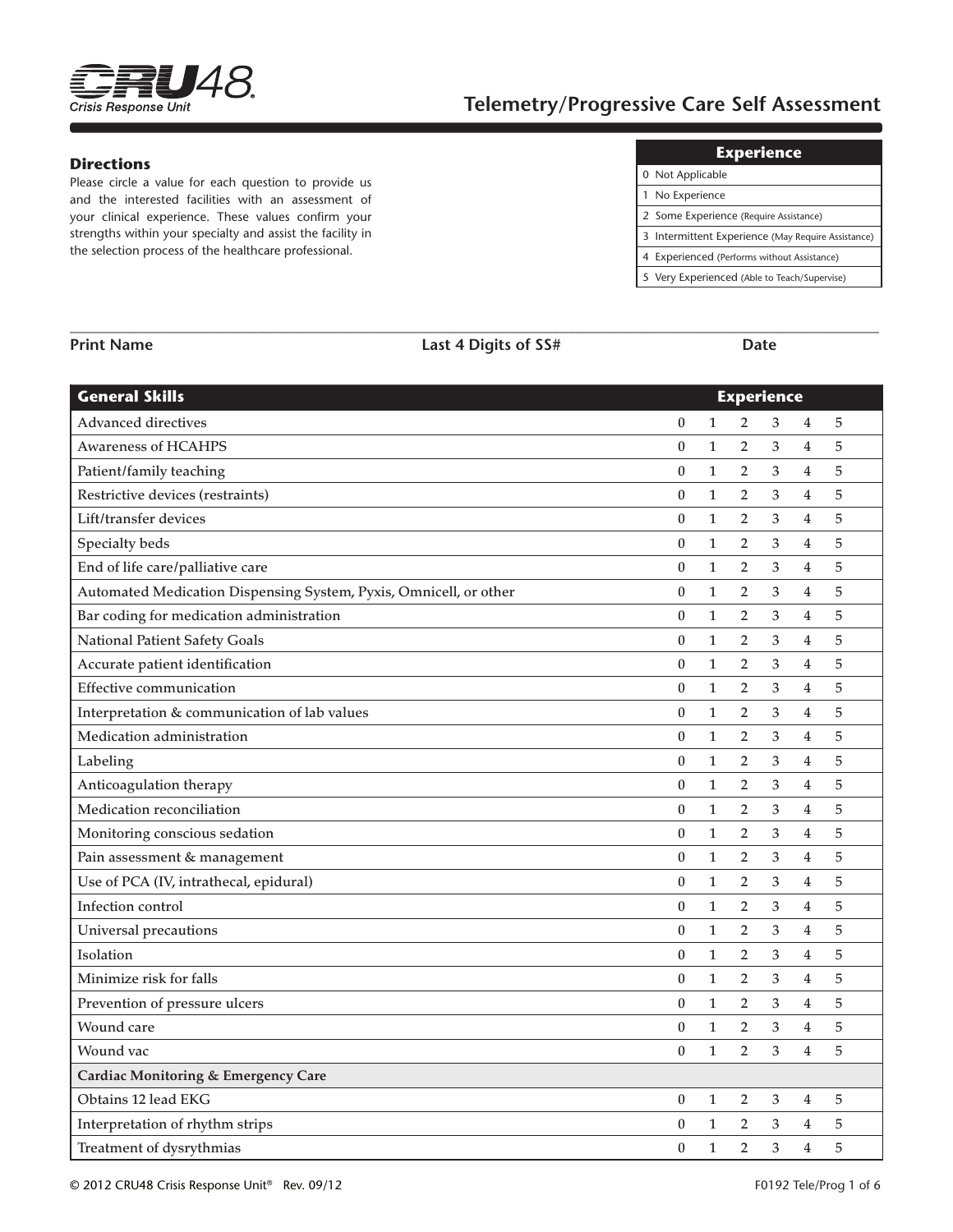

# **Experience**

0 Not Applicable

1 No Experience

2 Some Experience (Require Assistance)

3 Intermittent Experience (May Require Assistance)

4 Experienced (Performs without Assistance)

| <b>General Skills - cont.</b>               | <b>Experience</b> |              |                |   |                |   |  |  |
|---------------------------------------------|-------------------|--------------|----------------|---|----------------|---|--|--|
| Use of rapid response teams                 | $\boldsymbol{0}$  | 1            | $\overline{2}$ | 3 | 4              | 5 |  |  |
| Cardiac arrest/CPR                          | $\theta$          | 1            | 2              | 3 | $\overline{4}$ | 5 |  |  |
| O2 therapy & delivery                       | $\theta$          | 1            | $\overline{2}$ | 3 | 4              | 5 |  |  |
| Pulse oximetry                              | $\theta$          | 1            | $\overline{2}$ | 3 | $\overline{4}$ | 5 |  |  |
| Use of doppler                              | $\theta$          | 1            | 2              | 3 | 4              | 5 |  |  |
| <b>IV Therapy</b>                           |                   |              |                |   |                |   |  |  |
| Starting & maintaining peripheral IVs       | $\bf{0}$          | 1            | $\overline{2}$ | 3 | 4              | 5 |  |  |
| Blood draw: venous                          | $\theta$          | 1            | 2              | 3 | $\overline{4}$ | 5 |  |  |
| Central line care                           | $\boldsymbol{0}$  | 1            | $\overline{2}$ | 3 | $\overline{4}$ | 5 |  |  |
| Blood draw: central line                    | $\boldsymbol{0}$  | $\mathbf{1}$ | 2              | 3 | $\overline{4}$ | 5 |  |  |
| Care & management of ports                  | $\boldsymbol{0}$  | 1            | $\overline{2}$ | 3 | 4              | 5 |  |  |
| Care & management of PICC/Groshong/Hickman  | $\boldsymbol{0}$  | 1            | $\overline{2}$ | 3 | 4              | 5 |  |  |
| TPN & lipids                                | $\theta$          | 1            | $\overline{2}$ | 3 | $\overline{4}$ | 5 |  |  |
| Administration of blood/blood products      | $\theta$          | 1            | 2              | 3 | 4              | 5 |  |  |
| Administration of chemotherapy              | $\theta$          | $\mathbf{1}$ | 2              | 3 | 4              | 5 |  |  |
| Monitoring chemotherapy (does not initiate) | $\theta$          | 1            | 2              | 3 | 4              | 5 |  |  |
| Other                                       |                   |              |                |   |                |   |  |  |
| Care of patient with sepsis                 | $\boldsymbol{0}$  | 1            | 2              | 3 | 4              | 5 |  |  |
| Diabetes mellitus                           | $\theta$          | $\mathbf{1}$ | 2              | 3 | $\overline{4}$ | 5 |  |  |
| <b>Blood Glucose Monitoring (BGM)</b>       | $\boldsymbol{0}$  | 1            | $\overline{2}$ | 3 | $\overline{4}$ | 5 |  |  |
| Insulin administration                      | $\boldsymbol{0}$  | 1            | $\overline{2}$ | 3 | 4              | 5 |  |  |

| <b>Cardiovascular</b>                                                  | <b>Experience</b> |              |                |   |   |   |  |  |
|------------------------------------------------------------------------|-------------------|--------------|----------------|---|---|---|--|--|
| Assessment of heart sounds                                             | 0                 |              | $\overline{2}$ | 3 | 4 | 5 |  |  |
| External & temporary pacemakers                                        | 0                 |              | 2              | 3 | 4 | 5 |  |  |
| Management of permanent pacemaker/AICD                                 | $\theta$          |              | $\overline{2}$ | 3 | 4 | 5 |  |  |
| Care of Patient with:                                                  |                   |              |                |   |   |   |  |  |
| Angina                                                                 | $\mathbf{0}$      |              | 2              | 3 | 4 | 5 |  |  |
| <b>CHF</b>                                                             | $\mathbf{0}$      | $\mathbf{1}$ | 2              | 3 | 4 | 5 |  |  |
| Acute MI                                                               | 0                 |              | $\overline{2}$ | 3 | 4 | 5 |  |  |
| Pre/post cardiac surgery (CABG & valves)                               | 0                 |              | 2              | 3 | 4 | 5 |  |  |
| Pre/post vascular surgery (abdominal or thoracic AA, fem-pop, carotid) | $\theta$          | 1            | $\overline{2}$ | 3 | 4 | 5 |  |  |
| Cardiogenic shock                                                      | $\Omega$          | 1            | $\overline{2}$ | 3 | 4 | 5 |  |  |
| <b>Medication Administration</b>                                       |                   |              |                |   |   |   |  |  |
| Preparation & administration of emergency (ACLS) meds                  | $\mathbf{0}$      | $\mathbf{1}$ | 2              | 3 | 4 | 5 |  |  |
| Inotropics (i.e. digoxin, dopamine, epinephrine)                       | $\Omega$          |              | 2              | 3 | 4 | 5 |  |  |
| Antiarrythmics (beta blockers/Ca+ channel blockers)                    | $\mathbf{0}$      |              | 2              | 3 | 4 | 5 |  |  |
| Antianginals (isordil/nitrates)                                        | 0                 | 1            | $\overline{2}$ | 3 | 4 | 5 |  |  |
| Antihypertensives                                                      | 0                 |              | 2              | 3 | 4 | 5 |  |  |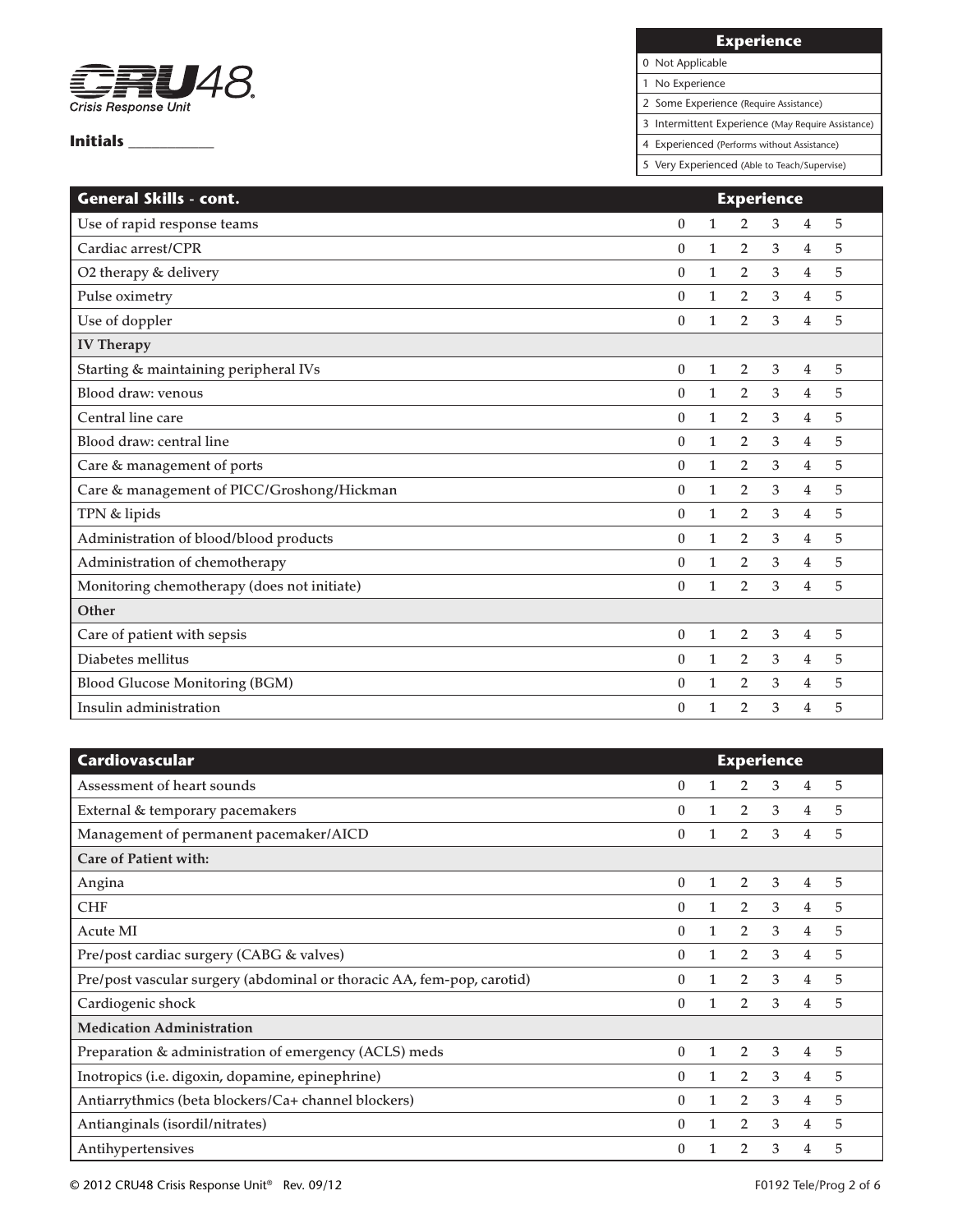

# **Experience**

# 0 Not Applicable

1 No Experience

2 Some Experience (Require Assistance)

3 Intermittent Experience (May Require Assistance)

4 Experienced (Performs without Assistance)

| <b>Cardiovascular - cont.</b> | Experience |  |             |  |  |  |
|-------------------------------|------------|--|-------------|--|--|--|
| Antilipemics ("statins")      |            |  | 0 1 2 3 4 5 |  |  |  |
| Diuretics                     |            |  | 0 1 2 3 4 5 |  |  |  |

| <b>Pulmonary</b>                                | <b>Experience</b> |              |                |                |                |   |  |  |  |
|-------------------------------------------------|-------------------|--------------|----------------|----------------|----------------|---|--|--|--|
| Assessment of breath sounds                     | $\mathbf{0}$      | $\mathbf{1}$ | $\overline{2}$ | 3              | $\overline{4}$ | 5 |  |  |  |
| Airway management/suctioning (ETT, oral, trach) | $\boldsymbol{0}$  | $\mathbf{1}$ | $\overline{2}$ | 3              | $\overline{4}$ | 5 |  |  |  |
| Incentive spirometer                            | $\theta$          | $\mathbf{1}$ | $\overline{2}$ | 3              | $\overline{4}$ | 5 |  |  |  |
| Recognition & treatment of abnormal ABGS's      | 0                 | $\mathbf{1}$ | $\overline{2}$ | 3              | $\overline{4}$ | 5 |  |  |  |
| Management of chest tubes                       | $\bf{0}$          | $\mathbf{1}$ | $\overline{2}$ | 3              | $\overline{4}$ | 5 |  |  |  |
| Heimlich valve                                  | $\theta$          | $\mathbf{1}$ | $\overline{2}$ | 3              | $\overline{4}$ | 5 |  |  |  |
| Care of Patient with:                           |                   |              |                |                |                |   |  |  |  |
| COPD/emphysema                                  | $\boldsymbol{0}$  | $\mathbf{1}$ | $\overline{2}$ | 3              | $\overline{4}$ | 5 |  |  |  |
| Asthma                                          | 0                 | $\mathbf{1}$ | $\overline{2}$ | $\mathfrak{Z}$ | $\overline{4}$ | 5 |  |  |  |
| <b>Tuberculosis</b>                             | $\bf{0}$          | $\mathbf{1}$ | $\overline{2}$ | 3              | $\overline{4}$ | 5 |  |  |  |
| Pulmonary embolism                              | $\bf{0}$          | $\mathbf{1}$ | $\overline{2}$ | 3              | $\overline{4}$ | 5 |  |  |  |
| Pulmonary edema                                 | 0                 | $\mathbf{1}$ | $\overline{2}$ | $\mathfrak{Z}$ | $\overline{4}$ | 5 |  |  |  |
| Pneumothorax                                    | $\bf{0}$          | $\mathbf{1}$ | $\overline{2}$ | 3              | $\overline{4}$ | 5 |  |  |  |
| Tracheostomy                                    | 0                 | $\mathbf{1}$ | $\overline{2}$ | 3              | $\overline{4}$ | 5 |  |  |  |
| Pneumonia                                       | $\boldsymbol{0}$  | $\mathbf{1}$ | $\overline{2}$ | 3              | $\overline{4}$ | 5 |  |  |  |
| Thoracentesis/paracentesis                      | $\bf{0}$          | $\mathbf{1}$ | $\overline{2}$ | 3              | $\overline{4}$ | 5 |  |  |  |
| <b>Medication Administration</b>                |                   |              |                |                |                |   |  |  |  |
| Antihistamines                                  | $\boldsymbol{0}$  | $\mathbf{1}$ | $\overline{2}$ | 3              | $\overline{4}$ | 5 |  |  |  |
| <b>Bronchodilators</b>                          | 0                 | $\mathbf{1}$ | $\overline{2}$ | 3              | 4              | 5 |  |  |  |
| Expectorants & antitussives                     | $\bf{0}$          | $\mathbf{1}$ | $\overline{2}$ | 3              | $\overline{4}$ | 5 |  |  |  |
| Use of inhalers                                 | $\bf{0}$          | $\mathbf{1}$ | $\overline{2}$ | 3              | $\overline{4}$ | 5 |  |  |  |
| Use of nebulizer treatments                     | $\bf{0}$          | $\mathbf{1}$ | $\overline{2}$ | 3              | $\overline{4}$ | 5 |  |  |  |

| <b>Neurology</b>                     | <b>Experience</b> |              |                |                         |                |   |
|--------------------------------------|-------------------|--------------|----------------|-------------------------|----------------|---|
| Comprehensive neuro assessment       | $\bf{0}$          |              | $2 \quad 3$    |                         | $\overline{4}$ | 5 |
| Glasgow coma scale                   | $\bf{0}$          |              | $\overline{2}$ | $\overline{\mathbf{3}}$ | $\overline{4}$ | 5 |
| Utilize seizure precautions/seizures | 0                 |              | $\overline{2}$ | 3                       | $\overline{4}$ | 5 |
| Assist with lumbar puncture          | 0                 |              | $\overline{2}$ | 3                       | $\overline{4}$ | 5 |
| Care of Patient with:                |                   |              |                |                         |                |   |
| <b>TIA/CVA</b>                       | $\theta$          |              | 2              | $\overline{3}$          | $\overline{4}$ | 5 |
| Cranial hemorrhage & hematoma        | $\mathbf{0}$      | $\mathbf{1}$ | 2              | $\overline{3}$          | $\overline{4}$ | 5 |
| Aspiration precautions               | $\theta$          |              | $2^{\circ}$    | $\overline{3}$          | $\overline{4}$ | 5 |
| Overdose/DT's                        | $\theta$          |              | $\overline{2}$ | $\overline{3}$          | $\overline{4}$ | 5 |
| Spinal cord injury/trauma            | 0                 |              | $2^{\circ}$    | $\mathbf{3}$            | $\overline{4}$ | 5 |
| TBI (Traumatic Brain Injury)         | 0                 |              | $\overline{2}$ | 3                       | 4              | 5 |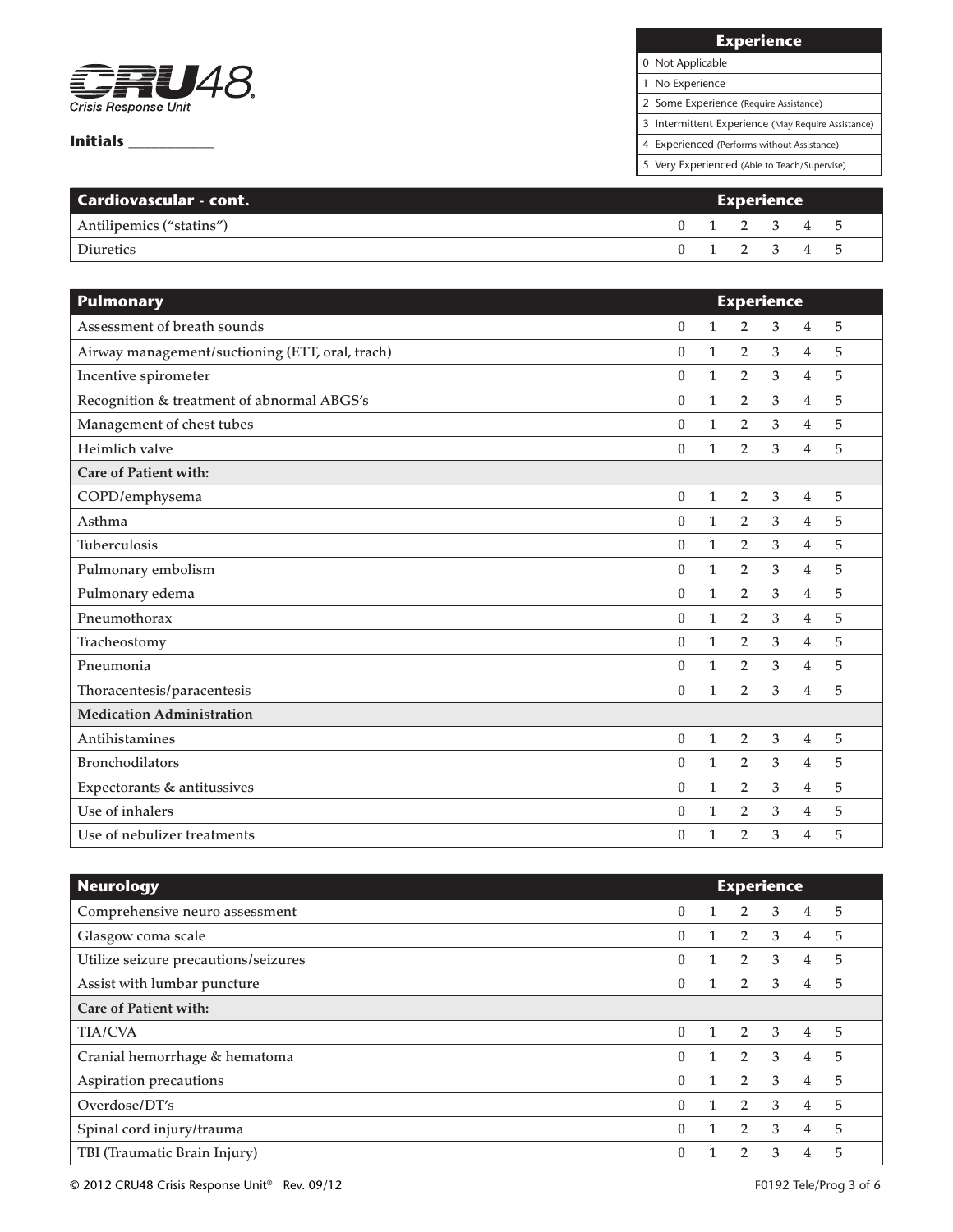

**Experience**

0 Not Applicable

1 No Experience

2 Some Experience (Require Assistance)

3 Intermittent Experience (May Require Assistance)

4 Experienced (Performs without Assistance)

| Neurology - cont.                                  | <b>Experience</b> |  |                     |             |                |    |
|----------------------------------------------------|-------------------|--|---------------------|-------------|----------------|----|
| Pre/post neuro surgery                             |                   |  | $1 \quad 2 \quad 3$ |             | 4 5            |    |
| Degenerative neurological disorders                | 0                 |  |                     | $2 \quad 3$ | $\overline{4}$ | 5  |
| Halo traction/yest                                 | 0                 |  | $1 \t2 \t3 \t4 \t5$ |             |                |    |
| <b>Medication Administration</b>                   |                   |  |                     |             |                |    |
| Anticonvulsants (Dilantin/Neurontin/phenobarbitol) |                   |  | 1 2 3 4 5           |             |                |    |
| Antidepressants                                    | 0                 |  | $1 \quad 2 \quad 3$ |             | $\overline{4}$ | .5 |
| Antiparkinsons (Cogentin/levodopa/Sinemet)         |                   |  | 2 3                 |             | 4              | 5  |

| <b>Gastrointestinal</b>                                               | <b>Experience</b> |              |                |   |                |   |  |  |
|-----------------------------------------------------------------------|-------------------|--------------|----------------|---|----------------|---|--|--|
| Insertion & management of NG tube                                     | $\boldsymbol{0}$  |              | $\overline{2}$ | 3 | 4              | 5 |  |  |
| Insertion & management of small bore feeding tubes (Dobhoff, Keofeed) | $\mathbf{0}$      | $\mathbf{1}$ | $\overline{2}$ | 3 | $\overline{4}$ | 5 |  |  |
| Management of gastrostomy/jejunostomy tube                            | $\mathbf{0}$      | $\mathbf{1}$ | $\overline{2}$ | 3 | 4              | 5 |  |  |
| Management of post surgical drains                                    | $\bf{0}$          | $\mathbf{1}$ | $\overline{2}$ | 3 | $\overline{4}$ | 5 |  |  |
| Care of Patient with:                                                 |                   |              |                |   |                |   |  |  |
| GI bleed (upper/lower)                                                | $\boldsymbol{0}$  | $\mathbf{1}$ | $\overline{2}$ | 3 | $\overline{4}$ | 5 |  |  |
| Hepatitis                                                             | $\mathbf{0}$      | $\mathbf{1}$ | $\overline{2}$ | 3 | 4              | 5 |  |  |
| Pre/post open abdominal surgery                                       | $\theta$          | $\mathbf{1}$ | $\overline{2}$ | 3 | 4              | 5 |  |  |
| Colostomy/ileostomy                                                   | $\mathbf{0}$      | $\mathbf{1}$ | $\overline{2}$ | 3 | $\overline{4}$ | 5 |  |  |
| <b>IBS</b>                                                            | $\theta$          | $\mathbf{1}$ | $\overline{2}$ | 3 | 4              | 5 |  |  |
| <b>ERCP</b>                                                           | $\mathbf{0}$      | $\mathbf{1}$ | $\overline{2}$ | 3 | $\overline{4}$ | 5 |  |  |
| Paralytic ileus                                                       | $\mathbf{0}$      | $\mathbf{1}$ | $\overline{2}$ | 3 | 4              | 5 |  |  |
| Gastric bypass                                                        | $\theta$          | $\mathbf{1}$ | $\overline{2}$ | 3 | $\overline{4}$ | 5 |  |  |
| Gastric banding                                                       | $\theta$          | 1            | $\overline{2}$ | 3 | 4              | 5 |  |  |
| Peritonitis                                                           | $\boldsymbol{0}$  | $\mathbf{1}$ | $\overline{2}$ | 3 | 4              | 5 |  |  |
| <b>Medication Administration</b>                                      |                   |              |                |   |                |   |  |  |
| Antiulcer drugs                                                       | $\boldsymbol{0}$  | $\mathbf{1}$ | 2              | 3 | 4              | 5 |  |  |
| Antiemetics                                                           | $\mathbf{0}$      | $\mathbf{1}$ | $\overline{2}$ | 3 | $\overline{4}$ | 5 |  |  |
| Antacids                                                              | $\theta$          | $\mathbf{1}$ | $\overline{2}$ | 3 | 4              | 5 |  |  |
| Digestive enzymes                                                     | $\boldsymbol{0}$  | $\mathbf{1}$ | 2              | 3 | 4              | 5 |  |  |

| <b>Genitourinary/Renal</b>                | <b>Experience</b> |  |                     |  |                |   |
|-------------------------------------------|-------------------|--|---------------------|--|----------------|---|
| Insertion & maintenance of foley catheter |                   |  | 1 2 3 4 5           |  |                |   |
| Care of nephrostomy tube                  |                   |  | $1 \quad 2 \quad 3$ |  | 4 5            |   |
| Care of suprapubic tube                   |                   |  | $1 \quad 2 \quad 3$ |  | $4\quad 5$     |   |
| Fluid & electrolyte disturbance           |                   |  | 1 2 3 4 5           |  |                |   |
| <b>Care of Patient with:</b>              |                   |  |                     |  |                |   |
| UTI                                       |                   |  | $1 \quad 2 \quad 3$ |  | $\overline{4}$ | 5 |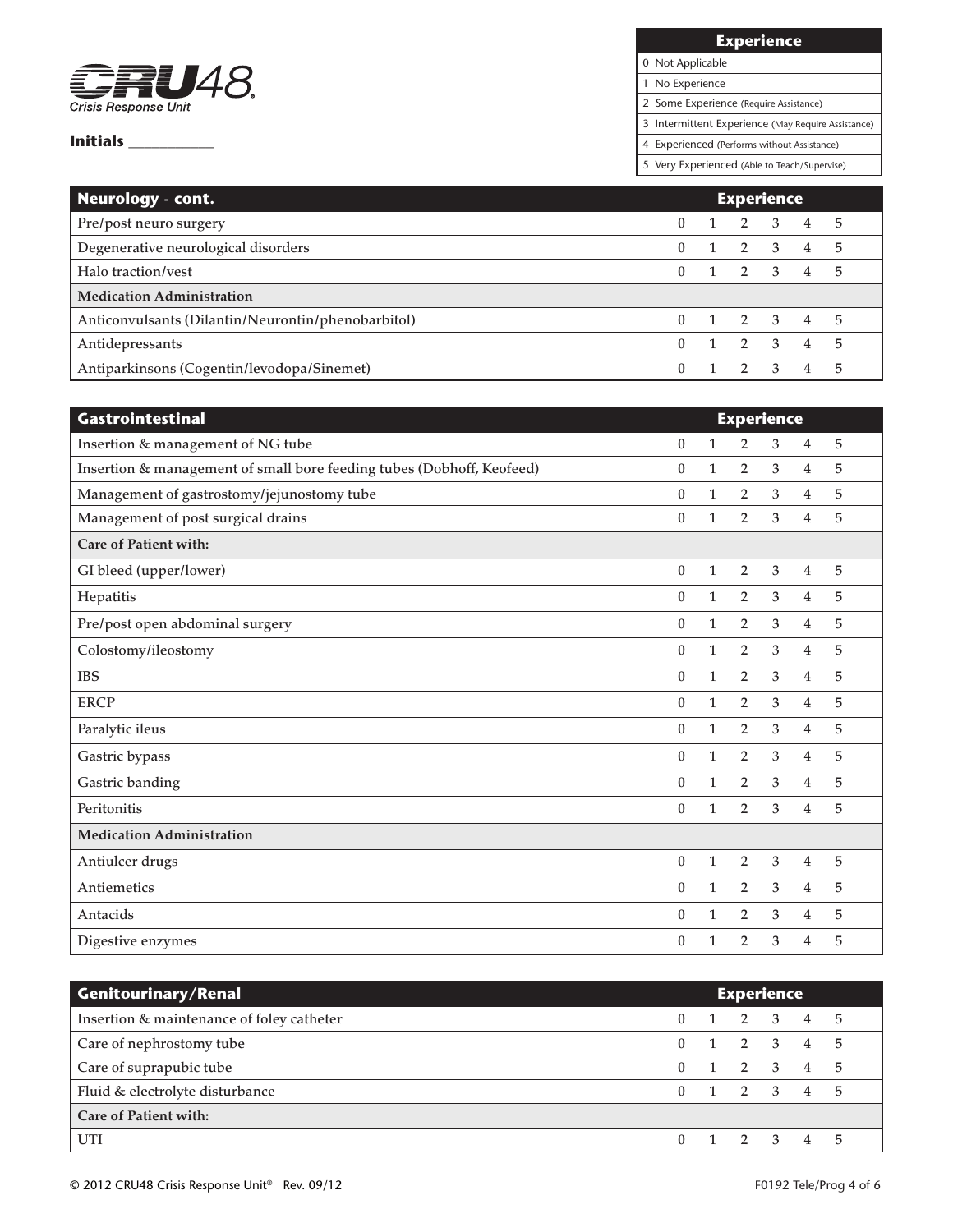

# **Experience**

0 Not Applicable

1 No Experience

2 Some Experience (Require Assistance)

3 Intermittent Experience (May Require Assistance)

4 Experienced (Performs without Assistance)

| Genitourinary/Renal - cont. | <b>Experience</b> |              |                |                         |                |    |
|-----------------------------|-------------------|--------------|----------------|-------------------------|----------------|----|
| <b>BPH</b>                  | $\mathbf{0}$      | $\mathbf{1}$ | $\overline{2}$ | $\overline{3}$          | $\overline{4}$ | 5  |
| <b>TURP</b>                 | $\mathbf{0}$      |              | 2              | $\overline{3}$          | $\overline{4}$ | 5  |
| Prostate cancer             | $\theta$          |              | $\overline{2}$ | -3                      | 4              | -5 |
| Nephrectomy                 | $\mathbf{0}$      |              | 2 3            |                         | 4              | -5 |
| Ilioconduit                 | $\theta$          | $\mathbf{1}$ |                | $2 \quad 3$             | 4              | 5  |
| <b>Renal Surgery</b>        | $\theta$          |              | $\overline{2}$ | $\overline{\mathbf{3}}$ | $\overline{4}$ | -5 |
| Chronic/acute renal failure | $\theta$          |              | 2 3            |                         | 4              | 5  |
| Hemodialysis                | $\mathbf{0}$      | $\mathbf{1}$ | $2^{\circ}$    | $\overline{3}$          | 4              | 5  |
| Peritoneal dialysis         | $\theta$          |              | $\mathbf{2}$   | 3                       | 4              | 5  |

| <b>Gynecology</b>        | <b>Experience</b> |  |             |  |  |  |
|--------------------------|-------------------|--|-------------|--|--|--|
| Assist with GYN exam/PAP |                   |  | 0 1 2 3 4 5 |  |  |  |
| <b>GYN</b> surgeries     |                   |  | 0 1 2 3 4 5 |  |  |  |
| GYN malignancies         |                   |  | 0 1 2 3 4 5 |  |  |  |

| <b>Progressive Care Nursing Requirements</b>           | <b>Experience</b> |              |                |   |                |   |
|--------------------------------------------------------|-------------------|--------------|----------------|---|----------------|---|
| Basic & advanced life support protocols                | $\mathbf{0}$      | 1            | $\overline{2}$ | 3 | 4              | 5 |
| Adenosine administration                               | $\Omega$          | 1            | $\overline{2}$ | 3 | 4              | 5 |
| Chest tube insertion & management                      | $\theta$          | 1            | $\overline{2}$ | 3 | 4              | 5 |
| Insertion & management of arterial line                | $\theta$          | 1            | $\overline{2}$ | 3 | 4              | 5 |
| Management & D/C of arterial & venous sheaths          | $\theta$          | 1            | $\overline{2}$ | 3 | 4              | 5 |
| Femoral hemostasis devices (femStop/vasoseal)          | $\theta$          | 1            | $\overline{2}$ | 3 | 4              | 5 |
| Ventilator management                                  | $\theta$          | 1            | $\overline{2}$ | 3 | $\overline{4}$ | 5 |
| Interpretation of weaning parameters                   | $\theta$          | 1            | $\overline{2}$ | 3 | $\overline{4}$ | 5 |
| Drug dose calculation for:                             |                   |              |                |   |                |   |
| Non-titrated IV vasoactive agents (Dobutrex/dopamine)  | $\mathbf{0}$      | 1            | $\overline{2}$ | 3 | 4              | 5 |
| Nitrates (IV nitroglycerine)                           | $\theta$          | $\mathbf{1}$ | $\overline{2}$ | 3 | 4              | 5 |
| Platelet inhibitors (reopro)                           | $\mathbf{0}$      | 1            | $\overline{2}$ | 3 | 4              | 5 |
| Fibrinolytics/IIb IIIa inhibitors                      | $\theta$          | 1            | $\overline{2}$ | 3 | $\overline{4}$ | 5 |
| Anti-arrhythmic agents (amiodarone/Cardizem/lidocaine) | $\theta$          | 1            | $\overline{2}$ | 3 | 4              | 5 |
| <b>Patient Monitoring (Pre/Post Procedure)</b>         |                   |              |                |   |                |   |
| Cardioversion                                          | $\theta$          | 1            | $\overline{2}$ | 3 | 4              | 5 |
| <b>TEE</b>                                             | $\mathbf{0}$      | 1            | $\overline{2}$ | 3 | 4              | 5 |
| Cardiac catheterization                                | $\theta$          | 1            | $\overline{2}$ | 3 | 4              | 5 |
| Bronchoscopy                                           | $\Omega$          | 1            | $\overline{2}$ | 3 | 4              | 5 |
| <b>EGD</b>                                             | $\mathbf{0}$      | 1            | $\overline{2}$ | 3 | 4              | 5 |
| PEG placement                                          | $\bf{0}$          |              | $\overline{2}$ | 3 | 4              | 5 |